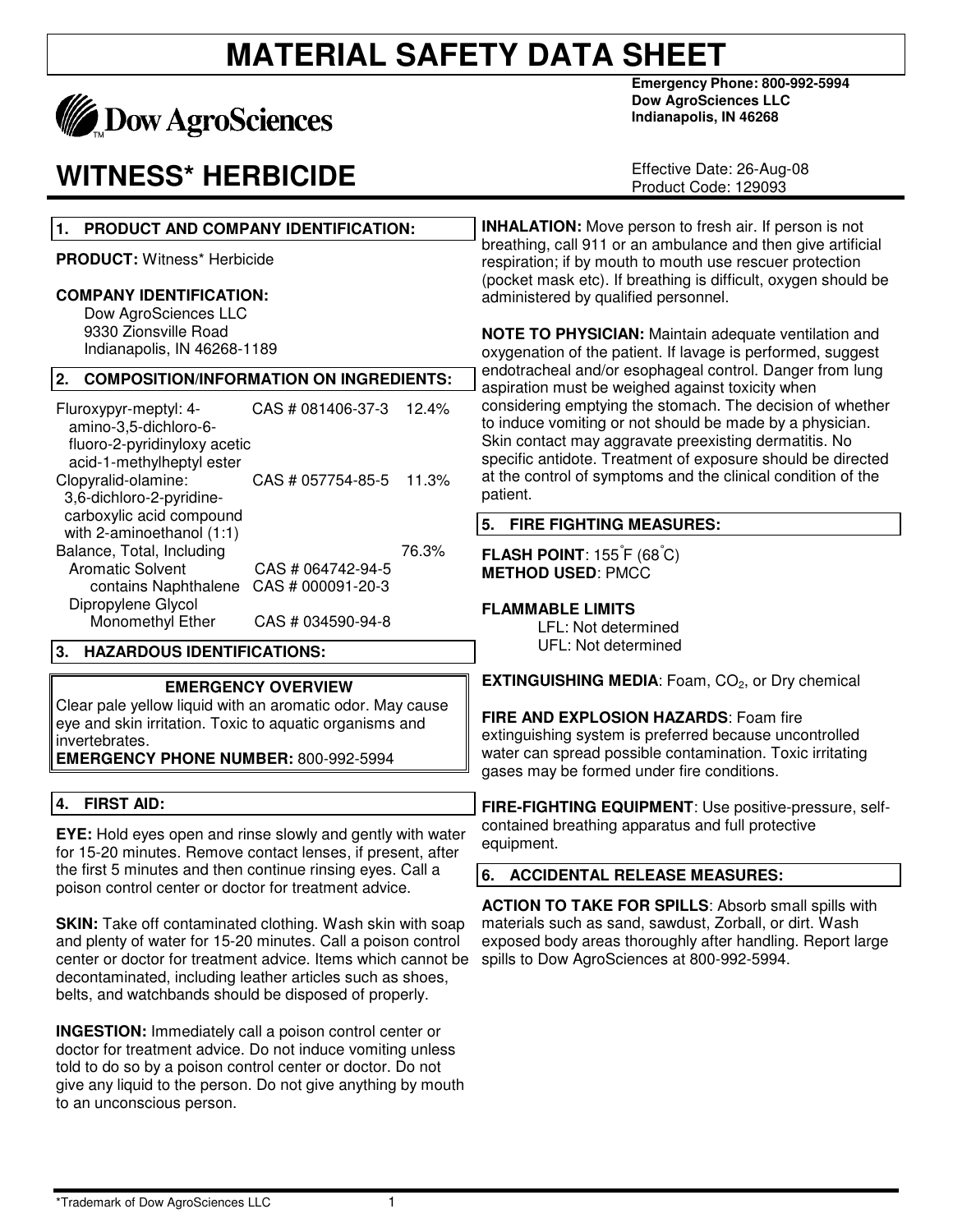

## **WITNESS\* HERBICIDE**

**Emergency Phone: 800-992-5994 Dow AgroSciences LLC Indianapolis, IN 46268** 

Effective Date: 26-Aug-08 Product Code: 129093

#### **7. HANDLING AND STORAGE:**

#### **PRECAUTIONS TO BE TAKEN IN HANDLING AND**

**STORAGE**: Keep out of reach of children. Do not swallow. Avoid contact with eyes, skin, and clothing. Avoid breathing vapors and spray mist. Handle concentrate in ventilated area. Wash thoroughly with soap and water after handling and before eating, chewing gum, using tobacco, using the toilet or smoking. Keep away from food, feedstuffs, and water supplies. Store in original container in a well-ventilated area.

#### **8. EXPOSURE CONTROLS/PERSONAL PROTECTION:**

These precautions are suggested for conditions where the potential for exposure exists. Emergency conditions may require additional precautions.

#### **EXPOSURE GUIDELINES**:

Fluroxypyr-meptyl: Dow AgroSciences Industrial Hygiene Guide is 10 mg/ $\overline{M}^3$ .

Clopyralid: Dow AgroSciences Industrial Hygiene Guide is 10 mg/ $M^3$ .

Dipropylene Glycol Methyl ether: ACGIH TLV is 100 ppm TWA, 150 ppm STEL. OSHA PEL is 100 ppm TWA.

Naphthalene: ACGIH TLV is 10 ppm TWA, 15 ppm STEL, Skin, A4. OSHA PEL is 10 ppm TWA.

A "skin" notation following the exposure guideline refers to the potential for dermal absorption of the material including mucous membranes and the eyes either by contact with vapors or by direct skin contact. It is intended to alert the reader that inhalation may not be the only route of exposure and that measures to minimize dermal exposures should be considered.

**ENGINEERING CONTROLS**: Provide general and/or local exhaust ventilation to control airborne levels below the exposure guidelines.

#### **RECOMMENDATIONS FOR MANUFACTURING, COMMERCIAL BLENDING, AND PACKAGING WORKERS:**

**EYE/FACE PROTECTION:** Use chemical goggles.

**SKIN PROTECTION:** Use gloves chemically resistant to this material.

**RESPIRATORY PROTECTION:** Atmospheric levels should be maintained below the exposure guideline.

**APPLICATORS AND ALL OTHER HANDLERS:** Refer to the product label for personal protective clothing and equipment.

**9. PHYSICAL AND CHEMICAL PROPERTIES:** 

**APPEARANCE**: Clear pale yellow liquid **ODOR:** Aromatic **DENSITY:** 1.048 g/mL **BOILING POINT:** Not determined **SOLUBILITY IN WATER:** Not determined

**10. STABILITY AND REACTIVITY:** 

**STABILITY: (CONDITIONS TO AVOID)** Stable under normal storage conditions.

**INCOMPATIBILITY: (SPECIFIC MATERIALS TO AVOID)** None known.

**HAZARDOUS DECOMPOSITION PRODUCTS**: None known.

**HAZARDOUS POLYMERIZATION**: Not known to occur.

**11. TOXICOLOGICAL INFORMATION:** 

**EYE**: May cause severe irritation with corneal injury.

**SKIN:** Brief contact may cause slight skin irritation with local redness. May cause drying or flaking of the skin. Prolonged contact may cause skin irritation with local redness. The dermal  $LD_{50}$  for skin absorption in rats is >5000 mg/kg. Did not cause allergic skin reactions when tested in guinea pigs.

**INGESTION**: Very low toxicity if swallowed. Harmful effects not anticipated from swallowing small amounts. The oral  $LD_{50}$  for female rats is >5000 mg/kg.

**INHALATION**: Prolonged exposure is not expected to cause adverse effects. The aerosol  $LC_{50}$  for female rats is  $>5.39$ mg/L for 4 hours.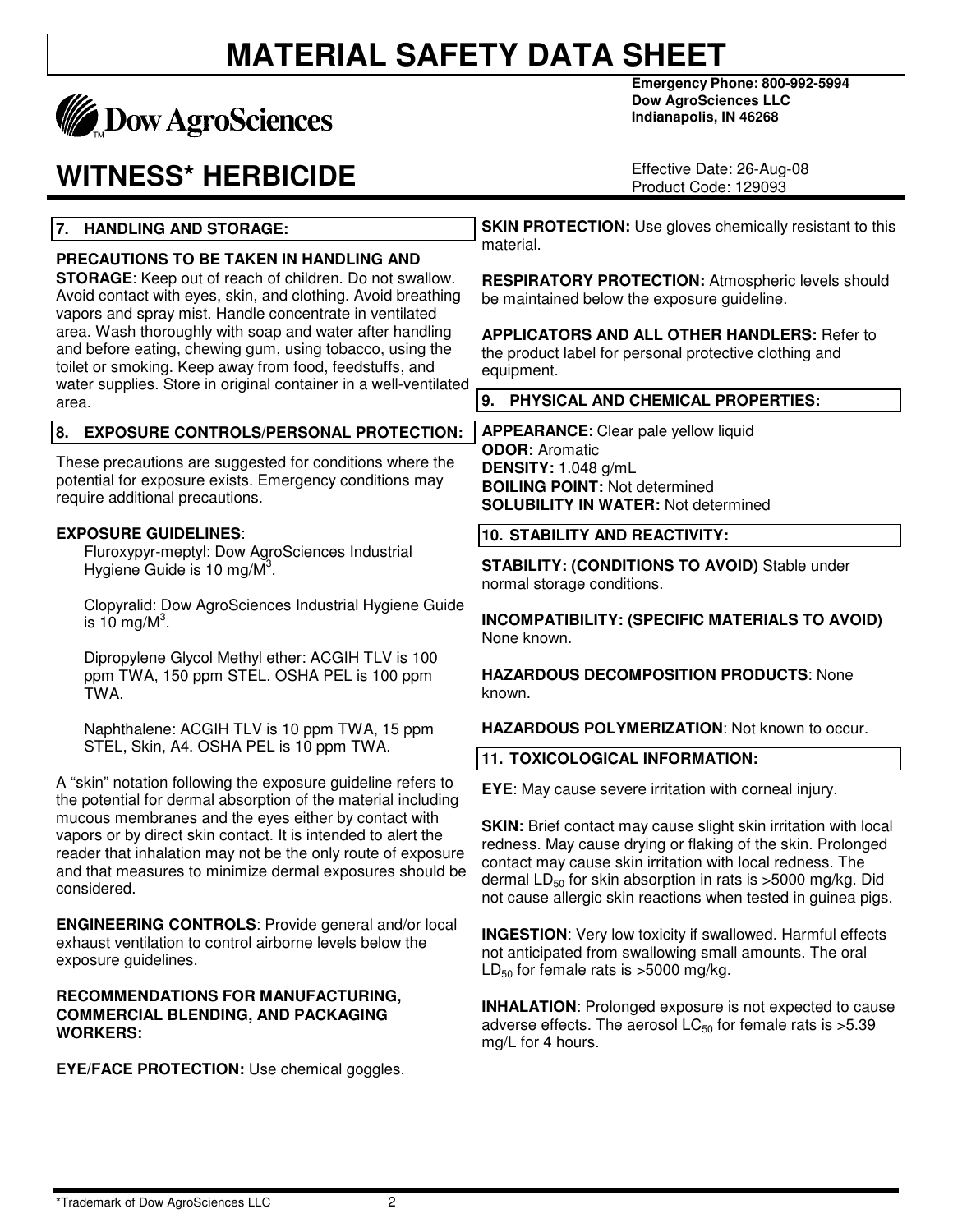

## **WITNESS\* HERBICIDE**

#### **SYSTEMIC (OTHER TARGET ORGAN) EFFECTS**:

Clopyralid, in animals, effects have been reported on the following organs: kidney and liver. For fluroxypyr, based on available data, repeated exposures are not anticipated to cause significant adverse effects. Excessive exposure to the solvent(s) may cause respiratory irritation and central nervous system depression.

**CANCER INFORMATION:** Clopyralid and fluroxypyr did not cause cancer in laboratory animals. Contains naphthalene, which has caused cancer in some laboratory animals. In humans, there is limited evidence of cancer in workers involved in naphthalene production. Limited oral studies in rats were negative.

**TERATOLOGY (BIRTH DEFECTS):** Fluroxypyr not cause birth defects in laboratory animals. Has been toxic to the fetus in laboratory animals at doses toxic to the mother.

**REPRODUCTIVE EFFECTS:** Clopyralid and fluroxypyr, in animal studies, did not interfere with reproduction.

**MUTAGENICITY:** For the active ingredient(s): in-vitro and animal genetic toxicity studies were negative. For naphthalene: in-vitro genetic toxicity studies were negative in some cases and positive in other cases. For dipropylene glycol monomethyl ether: in-vitro genetic toxicity studies were negative.

#### **12. ECOLOGICAL INFORMATION:**

#### **ENVIRONMENTAL FATE:**

#### **MOVEMENT & PARTITIONING:**

Based largely or completely on information for fluroxypyr. Bioconcentration potential is low (BCF is <100 or Log Pow  $<$ 3).

Potential for mobility in soil is slight (Koc is between 2000 and 5000).

Based largely or completely on information for the solvent. Bioconcentration potential is high (BCF is >3000 or Log Pow between 5 and 7).

Based largely or completely on information for dipropylene glycol monomethyl ether.

Bioconcentration potential is low (BCF < 100 or Log Pow  $<$ 3).

Potential for mobility in soil is very high (Koc between 0 and 50).

**Emergency Phone: 800-992-5994 Dow AgroSciences LLC Indianapolis, IN 46268** 

Effective Date: 26-Aug-08 Product Code: 129093

#### **DEGRADATION & PERSISTENCE:**

- Based largely or completely on information for fluroxypyr. Chemical degradation (hydrolysis) is expected in the environment within minutes to hours.
- Degradation is expected in the soil environment within days to weeks.

Based largely or completely on information for clopyralid. Biodegradation under aerobic laboratory conditions is below detectable limits  $(BOD_{20}$  or  $BOD_{28}$  < 2.5%). Degradation is expected in the soil environment within days to weeks.

Based largely or completely on information for dipropylene glycol monomethyl ether.

Material is readily biodegradable. Passes OECD test(s) for ready biodegradability.

Material is ultimately biodegradable. Reaches more than 70% mineralization in OECD test(s) for inherent biodegradability.

Based largely or completely on information for the solvent. Based on stringent OECD test guidelines, this material cannot be considered as readily biodegradable; however, these results do not necessarily mean that the material is not biodegradable under environmental conditions.

#### **ECOTOXICOLOGY:**

Based largely or completely on information for fluroxypyr. Material is highly toxic to aquatic invertebrates on an acute basis (LC $_{50}$  or EC $_{50}$  is between 0.1 and 1 mg/L). Material is practically non-toxic to birds on an acute basis (LD $_{50}$  is >2000 mg/kg).

Material is practically non-toxic to birds on a dietary basis ( $LC_{50}$  is  $>5000$  ppm).

Based largely or completely on information for clopyralid. Material is practically non-toxic to aquatic organisms on an acute basis ( $LC_{50}$  or  $EC_{50}$  is >100 mg/L in the most sensitive species tested).

Material is practically non-toxic to birds on an acute basis (LD $_{50}$  is >2000 mg/kg).

Material is practically non-toxic to birds on a dietary basis (LC $_{50}$  is >5000 ppm).

Based largely or completely on information for the solvent. Material is slightly toxic to aquatic organisms on an acute basis ( $LC_{50}$  or  $EC_{50}$  is between 10 and 100 mg/L in the most sensitive species tested.

Based largely or completely on information for dipropylene glycol monomethyl ether.

Material is practically non-toxic to aquatic organisms on an acute basis ( $LC_{50}$  or  $EC_{50}$  is >100 mg/L in the most sensitive species tested).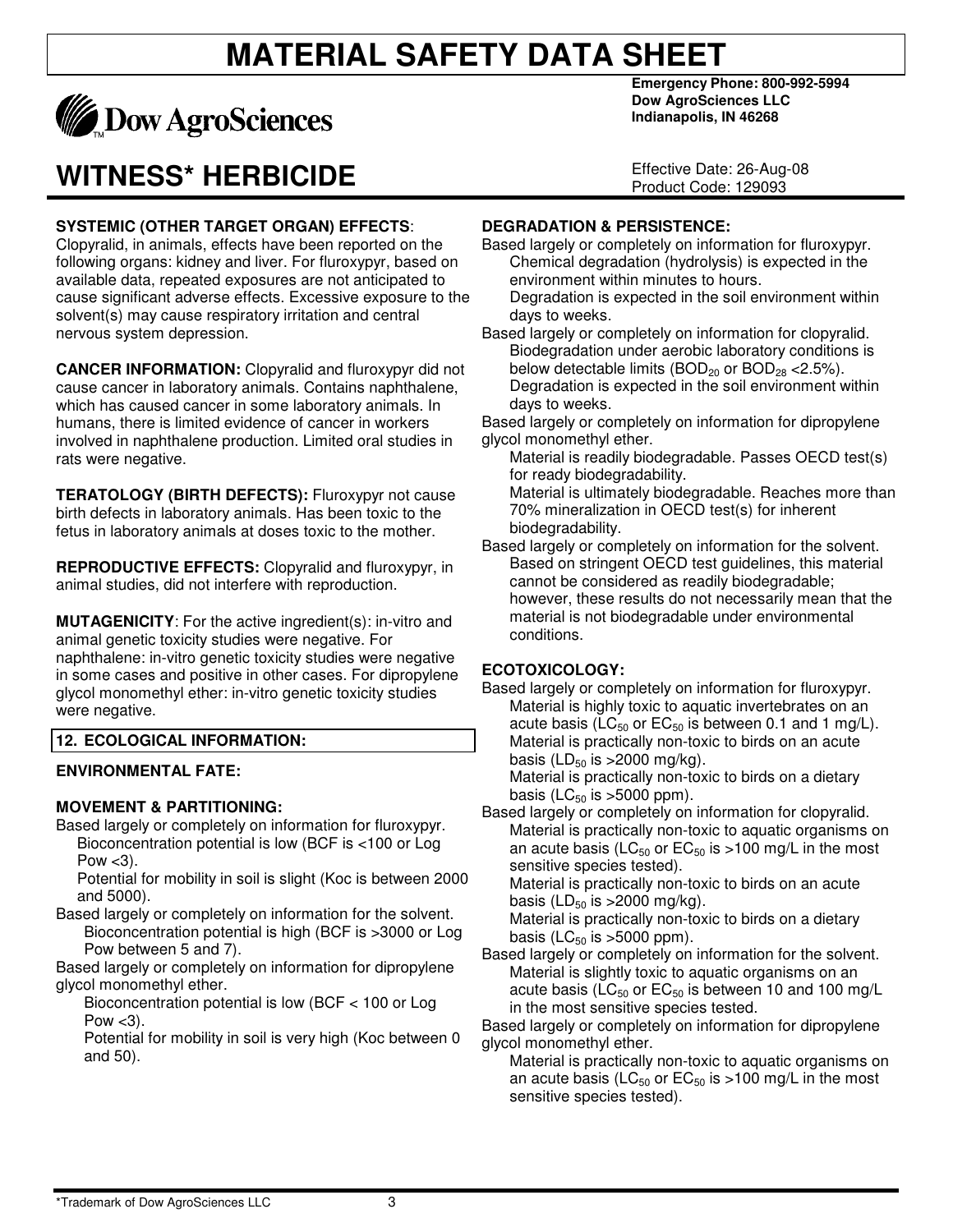

**13. DISPOSAL CONSIDERATIONS:** 

## **WITNESS\* HERBICIDE**

**Emergency Phone: 800-992-5994 Dow AgroSciences LLC Indianapolis, IN 46268** 

Effective Date: 26-Aug-08 Product Code: 129093

#### **15. REGULATORY INFORMATION:**

**DISPOSAL METHOD**: If wastes and/or containers cannot be disposed of according to the product label directions, disposal of this material must be in accordance with your local or area regulatory authorities.

This information presented below only applies to the material as supplied. The identification based on characteristic(s) or listing may not apply if the material has been used or otherwise contaminated. It is the responsibility of the waste generator to determine the toxicity and physical properties of the material generated to determine the proper waste identification and disposal methods in compliance with applicable regulations.

If the material as supplied becomes a waste, follow all applicable regional, national and local laws and regulations.

#### **14. TRANSPORT INFORMATION:**

#### **U.S. DEPARTMENT OF TRANSPORTATION (DOT) INFORMATION:**

For non-bulk shipments by all modes of transportation: This material is not regulated for transport.

For bulk shipments by all modes of transportation: COMBUSTIBLE LIQUID, N.O.S./(CONTAINS AROMATIC SOLVENT, NAPHTHALENE)/COMBUSTIBLE LIQUID/ NA 1993/PG III/RQ (NAPHTHALENE)

**NOTICE:** The information herein is presented in good faith and believed to be accurate as of the effective date shown above. However, no warranty, express or implied, is given. Regulatory requirements are subject to change and may differ from one location to another; it is the buyer's responsibility to ensure that its activities comply with federal, state or provincial, and local laws. The following specific information is made for the purpose of complying with numerous federal, state or provincial, and local laws and regulations.

#### **U.S. REGULATIONS**

**SARA 313 INFORMATION:** This product contains the following substances subject to the reporting requirements of Section 313 of Title III of the Superfund Amendments and Reauthorization Act of 1986 and 40 CFR Part 372:

**CHEMICAL NAME CAS NUMBER CONCENTRATION** Naphthalene 000091-20-3 ~2.6%

**SARA HAZARD CATEGORY**: This product has been reviewed according to the EPA "Hazard Categories" promulgated under Sections 311 and 312 of the Superfund Amendment and Reauthorization Act of 1986 (SARA Title III) and is considered, under applicable definitions, to meet the following categories:

An immediate health hazard A delayed health hazard

#### **TOXIC SUBSTANCES CONTROL ACT (TSCA):** All

ingredients are on the TSCA inventory or are not required to be listed on the TSCA inventory.

**CALIFORNIA PROPOSITION 65:** The following statement is made in order to comply with the California Safe Drinking Water and Toxic Enforcement Act of 1986: This product contains a chemical(s) known to the State of California to cause cancer. During processing of our product, exposure may exceed the levels deemed to represent significant risk as defined by the emergency guidelines in 22 California Code of Regulations, Division 2, Chapter 3, Article 7. The chemical is naphthalene (CAS # 000091-20-3)